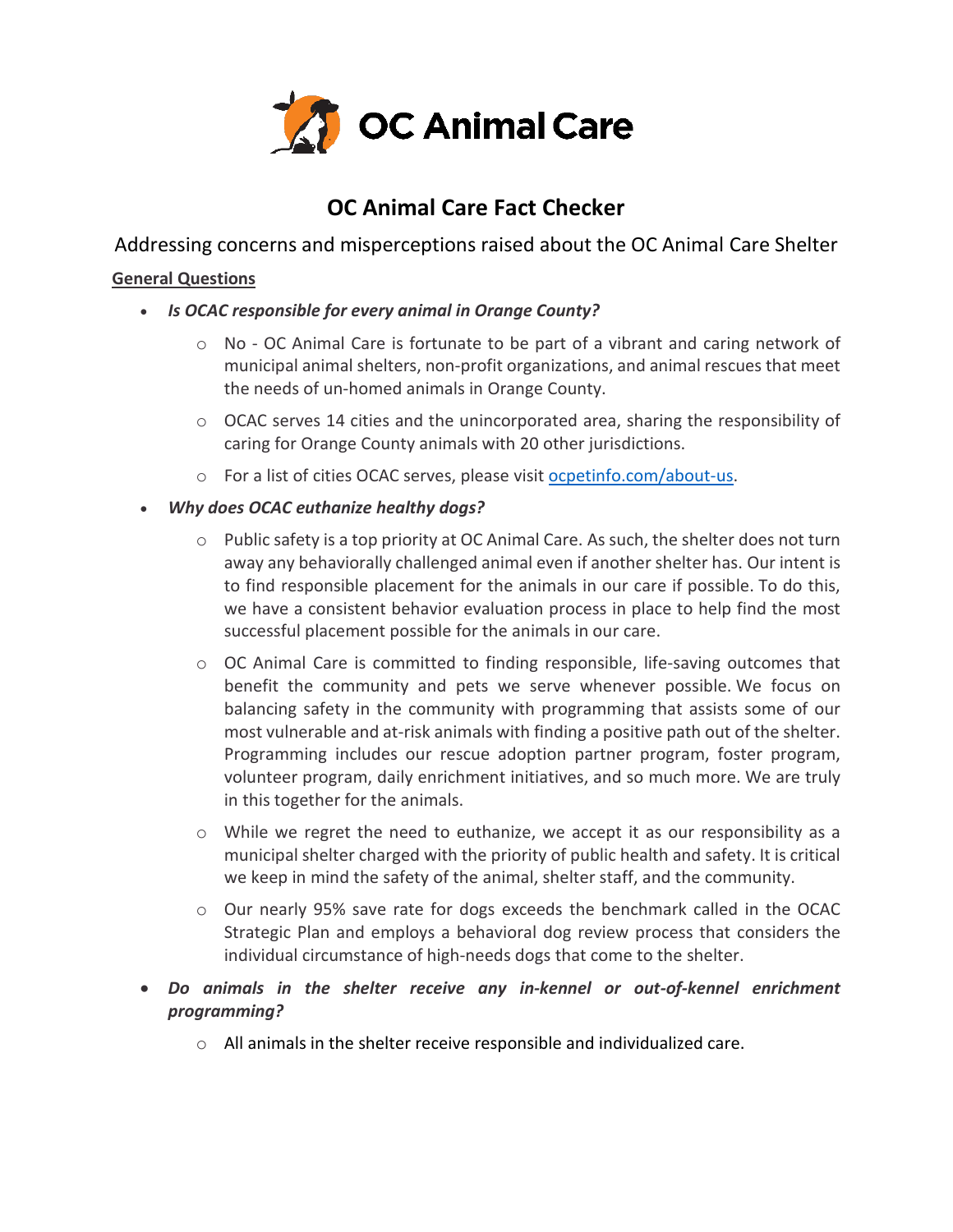- $\circ$  OCAC provides in-kennel enrichment daily for dogs. OCAC strives to have every eligible dog receive out-of-kennel time every other day.
- $\circ$  Not all dogs are eligible or safe to be handled outside of the kennel except for medical evaluation. Enrichment is critical for the dogs, but our staff and volunteer safety are a priority.
- $\circ$  OCAC staff is experienced in dog handling. Every effort is made to enhance a dog's stay at the shelter and place it quickly into an adoptive home.
- *Why isn't a TNR program implemented in Orange County?*
	- o TNR is a leading discussion topic in animal care agencies across the nation. Locally, it is OCAC's understanding that the release of unowned cats into the community is prohibited. At this time, the managed intake of healthy cats which does not bring them into the shelter is an industry best practice. We continue to monitor litigation processes happening around the state for rulings that may impact the penal code.

#### **Shelter Hours and Adoption System**

- *Is the Shelter open?*
	- $\circ$  Yes. The shelter is open for redemptions, license renewal, intake, and adoptions by appointment
- *Why did the Shelter start using an appointment system?*
	- o Our new adoption-by-appointment system:
		- Is similar to the appointment-based and personalized service models of neighboring animal care service organizations such as Los Angeles County
		- Features over 400 appointments per week plus walk-ups
		- Provides a concierge-level of customer service to adopters
		- Minimizes wait times and promotes a positive adoption experience
		- Increases chances of matching the right pet to the right adopter
		- Minimizes stress on animals and lets staff see an animal's true personality
		- Allows staff more time to know the animals in-shelter and care for them
		- Avoids in-shelter customer altercations
		- Has reduced the in-shelter bite rate which protects the safety of our adopters, volunteers, and staff
		- All of this, while maintaining our terrific save rate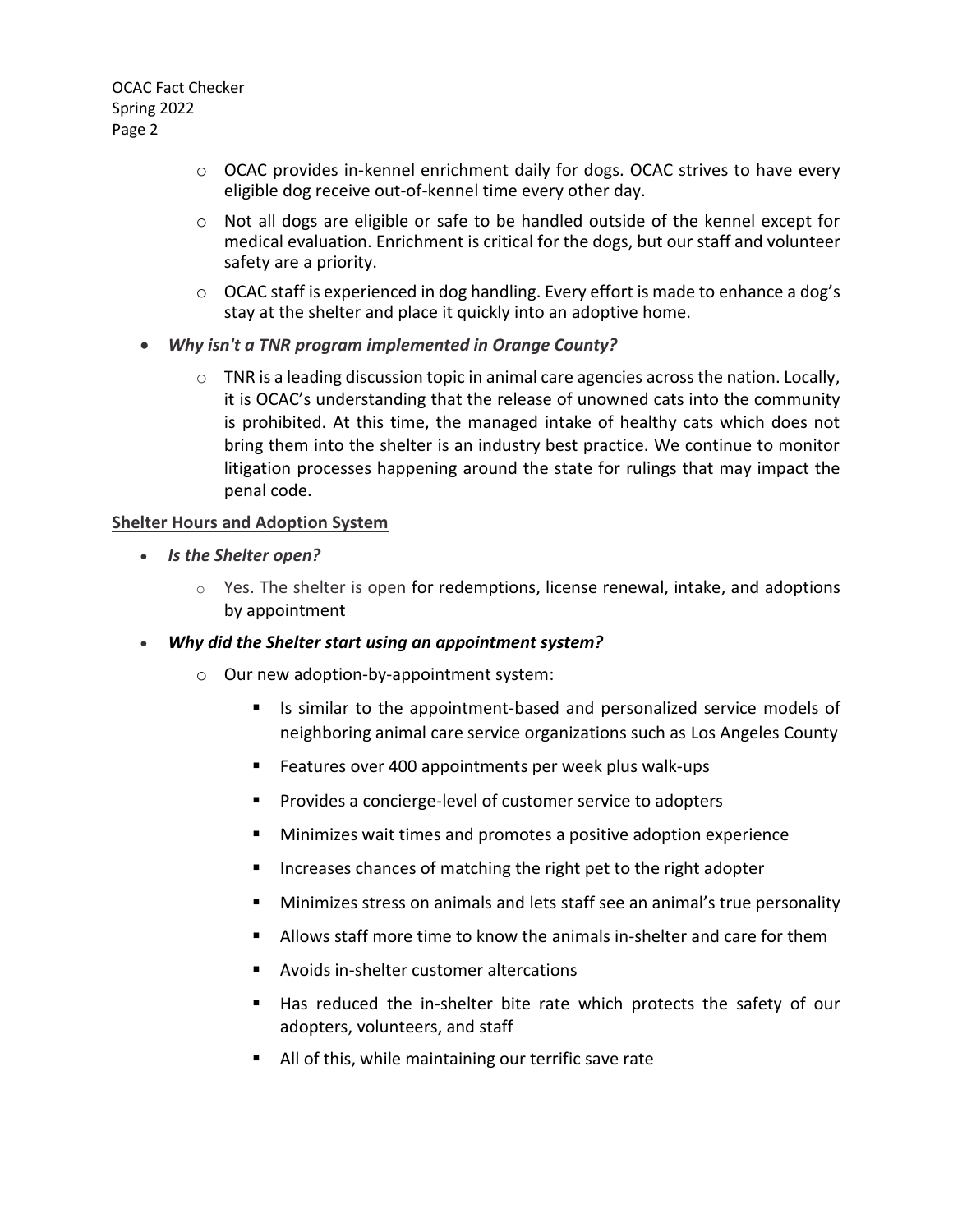### • *Why can't I shop for a dog by browsing? Why do I need an appointment?*

- o Adopting a pet is an important decision and should not be made on impulse.
- $\circ$  In the adoption-by-appointment system, our trained and experienced staff offers a concierge-style adoption experience from the time someone calls to make an appointment until they leave with their new best friend.
- $\circ$  The adoption-by-appointment-based model helps decrease impulse adoptions and prioritizes matching pet-to-family as evidenced by our return rate for dogs decreasing by 23.8% (2020 vs. 2019) and 18.6% (2021 to 2019<sup>1</sup>).

#### • *But I like to walk through the shelter and see the cute animals.*

- $\circ$  We agree. Our animals are adorable; however, constant foot traffic through the shelter increases kennel stress and makes visiting pets less likely to show their true personality, which in turn delays them from finding their forever home.
- $\circ$  Additionally, after implementing the adoption-by-appointment model the shelter bite rate to visitors decreased by 87% when comparing 2021 to 2019.
- $\circ$  Not only is it critical that we keep our visitors and staff safe but, when a dog bites a visitor or staff member, that behavior is considered in adoption placement and will extend the animal's stay at the shelter.

## • *OCAC's appointment system keeps animals at the shelter for much too long.*

- $\circ$  Not true. While across the nation the average length of stay has skyrocketed, the average length of stay for animals at OCAC is 11 days. This is consistent with the guidelines set forth by the Strategic Plan.
- $\circ$  The adoption-by-appointment system has decreased the animal rate of return, demonstrating that the focused attention on each adoption is making the right match for both the pet and the forever family.
- *Shouldn't less staff be needed if we are using the adoption-by-appointment system?*
	- o No. Our staff members are crucial to OCAC and facilitate much more than adoptions.
	- $\circ$  OCAC's essential programs include 24/7 emergency field response; cruelty investigations; rabies program for the County; in-house clinic to provide highquality care to the animals in our shelter; full shelter care services for our animals including cleaning and sanitization of animal housing, feeding, and enrichment;

<sup>1</sup> Comparison made to 2019 as last full pre-pandemic year.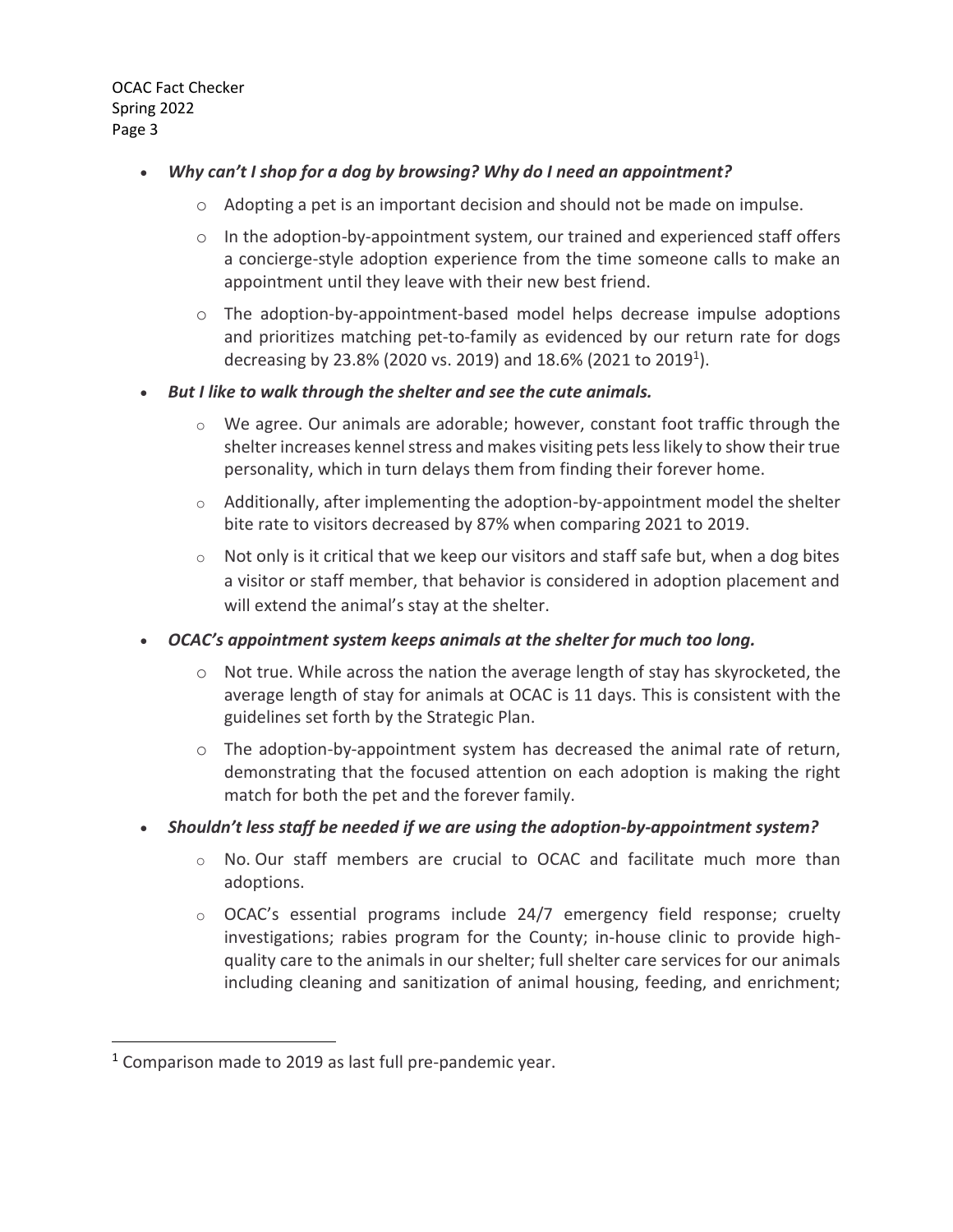> pet licensing assistance; a robust foster and volunteer program; special events like our monthly Pet Pantry for families in need; and so much more.

- $\circ$  Nationwide, many shelters already worked off an appointment system. OCAC was able to replicate pieces of that programming and found numerous benefits, both to our customers as well as the animals in our care.
- $\circ$  The adoption-by-appointment model is not intended to reduce work. Instead, it offers a concierge-style of service, reduction in wait times for customers interested in adopting, reduction in return rate through improved pet-to-family matching, and reduced bite rate to visitors.
- $\circ$  During the pandemic it allowed for the ability to scale up or down based on any staff-related quarantine issues and modify traffic flow through the shelter, allowing OCAC to remain open for business.
- *Has euthanasia increased tenfold since implementing the appointment system?* 
	- $\circ$  No. Despite taking in some of the most challenging of pets, OCAC is proud to report our save rate for 2021 was 81.05% for cats and 94.81% for dogs.
- *Why is an animal only scheduled for three appointments?*
	- $\circ$  Our adoption-by-appointment system is based on a first-come, first-served basis to provide a fair opportunity for everyone in the community to adopt, and preference is given to those who can visit at the next available appointment time.
	- $\circ$  Once an animal has a first appointment, we will accept up to two backup appointments.
	- $\circ$  Typically, highly desirable pets are adopted by the first family visiting with them. Highly desirable dogs like small breeds and young puppies can frequently have dozens of people wanting to adopt.
	- $\circ$  Once we have up to three appointments for the animal, staff assist in helping the interested party find another animal to visit with who is still in need of a family.
- *Who decides that the appointment system will continue?*
	- $\circ$  The decision to maintain the appointment-based adoption model is made based on data and facts.
	- o Data continues to prove that the adoption-by-appointment model:
		- Provides a much safer adoption process for the community as well as our pets as evidenced by our reduced bite rate to humans.
		- Allows for our trained staff to better match pets-to-families as evidenced by our reduced animal adoption return rate.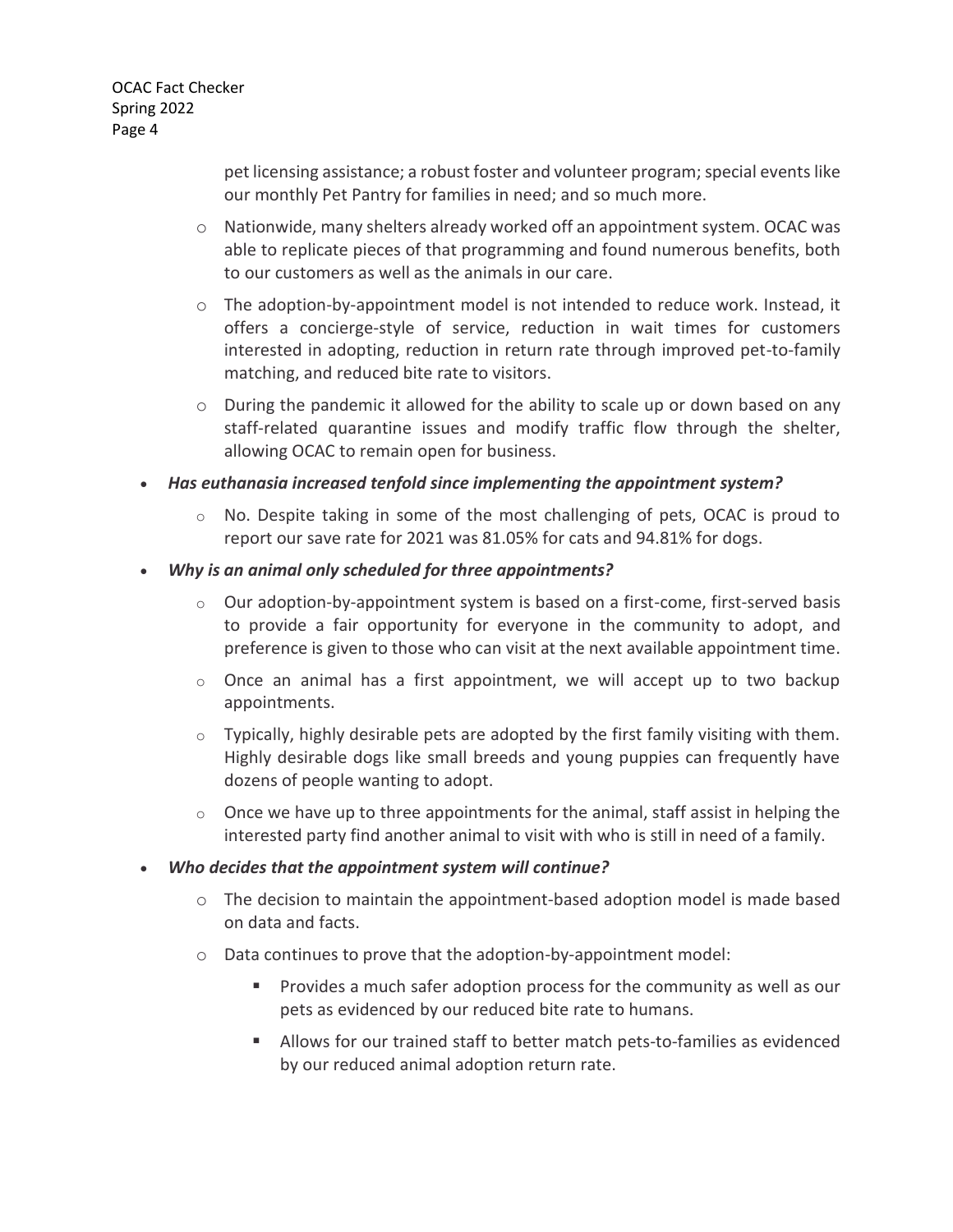- Does not impact the save rate as evidenced by maintaining a save rate consistently in the mid-90s percentile for dogs and low 80s percentile for cats.
- o **Fact** Potential adopters would previously argue and fight (including physical altercations) over animals. The new appointment-based model removesthisfrom the equation.
- o **Fact** Families often waited several hours in the past to be helped when wanting to adopt. The adoption-by-appointment model allows us to control the flow of traffic and facilitate visits in a manner that ensures a positive experience for all.
- o **Fact** Our team can facilitate up to 58 scheduled appointments each day with the ability to accommodate walk-up visitors as staffing allows.

#### **Volunteer and Donation Management**

- *Is OCAC currently taking volunteers?* 
	- $\circ$  Yes. OCAC is currently onboarding volunteers in a modified capacity. Much like the OC Zoo, volunteers at OCAC must go through an application process, background check, and specialized training as we care for live animals with a variety of temperaments, behaviors, and medical concerns. Currently, we focus our onboarding to fill specific volunteer opportunities based on our needs for the animals that require some experience and availability for certain time slots – cleaning, grooming, enrichment for large dogs, etc.
	- $\circ$  To slow the spread during the pandemic, OCAC was not able to facilitate largescale training events on-site, and many of our volunteers self-selected out of coming to the shelter.
	- $\circ$  OCAC looks forward to re-engaging with the community now that local health orders are modified.
	- $\circ$  As always, the health and safety of our staff and our volunteers is a top priority.
- *Volunteers are asked to "scoop the poop" and do other messy tasks.*
	- $\circ$  True. Our animals are adorable but sometimes in a messy way. Volunteers assist with a variety of tasks and are asked to pick up after any pet when they are walking them or visiting with them in play yards. We also have volunteers who help groom or bathe our visiting pets to make them ready for adoption.
	- $\circ$  The primary responsibility of shelter cleaning is accomplished by paid staff. While volunteers may assist with light cleaning or picking up of feces when walking a